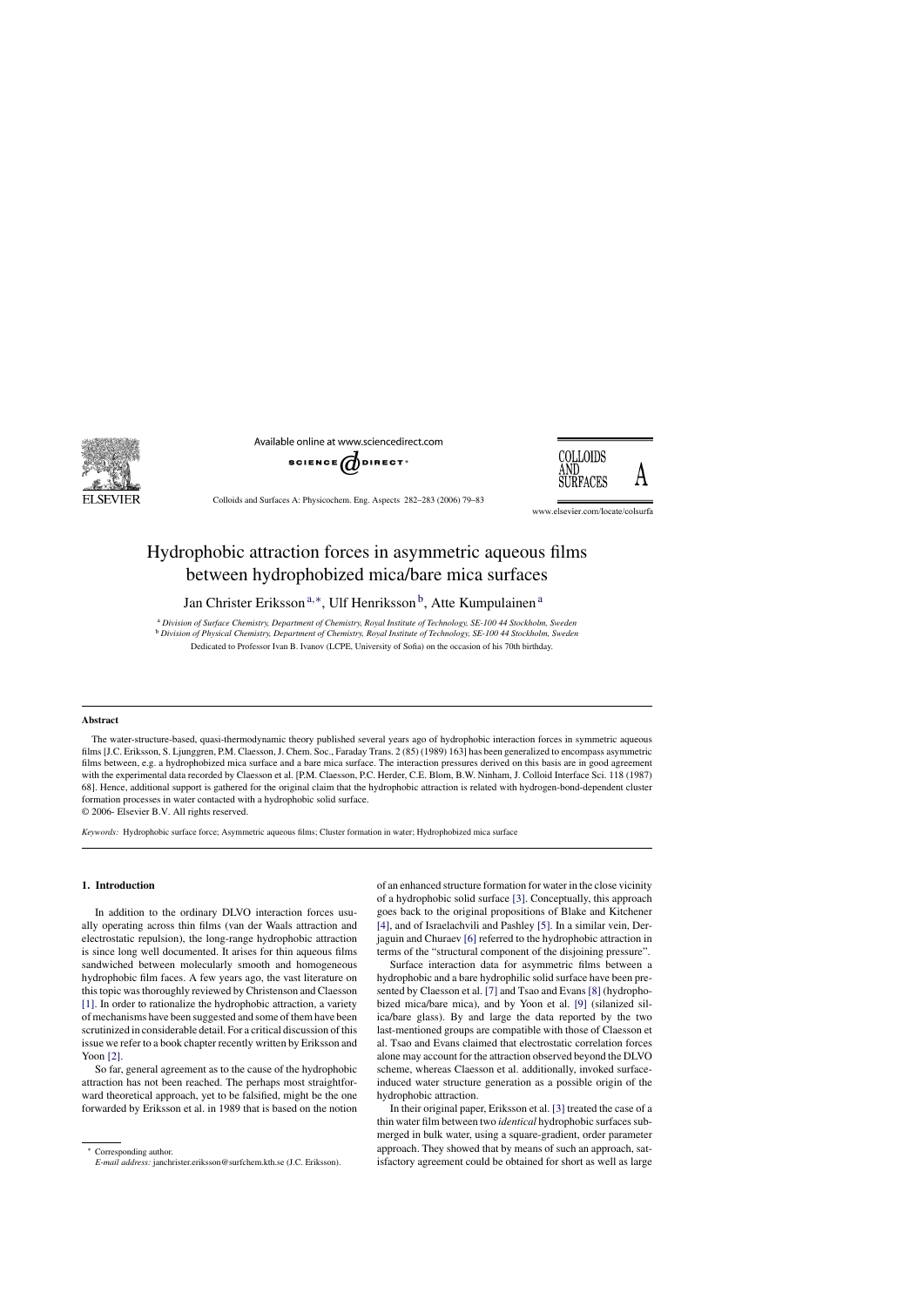<span id="page-1-0"></span>surface separations. The purpose of the present paper is to extend the previous treatment to encompass *asymmetric* film systems, e.g. a thin aqueous film between a hydrophobized mica surface and a bare mica surface, or between a hydrophobic solid surface and a solid surface covered by ethylene-oxide, or hydroxyl groups.

## **2. General model features**

The model set up in reference [\[3\]](#page-4-0) for the symmetric hydrophobic attraction case was based on the following notions:

- 1. By increasing the order parameter,*s*0, which characterizes the organization of the contact monolayers of water molecules (relative to the bulk water state), the corresponding interfacial free energy excesses become reduced, thus lowering the overall film tension,  $\gamma^f$ .
- 2. As a consequence of the co-operative coupling among water molecules, surface-attached, structurally organized clusters of water molecules form at each of the two film faces. Their concentration diminishes with the distance, *x*, away from the hydrophobic surface toward the mid-plane, implying that the order parameter function  $s(x)$  likewise diminishes with x in the same range. When the two hydrophobic solid surfaces are brought closer and the respective order parameter profiles start to overlap, the (weak) structural response occurring in the thin water film is further amplified.
- 3. The resulting total film tension  $\gamma^f$  arising within the water film depends on the detailed course of the order parameter function  $s(x)$ , because free energy penalties are connected with local *s*-values larger than the bulk value as well as with steep gradients |d*s*/d*x*|.

In mathematical terms, for a symmetric water film of a certain thickness *h*, we can hence write

$$
\gamma^{f} = \gamma_{0}^{f} - as_{0} + \int_{-h/2}^{h/2} \left[ c_{2} s^{2}(x) + \frac{1}{2} c_{3} \left( \frac{ds}{dx} \right)^{2} \right] dx
$$
 (1)

where we make use of formalism that conceptually is close to the "square-gradient approximation" frequently applied in the past to treat liquid–vapor interfaces. In this expression  $x$  is the length coordinate perpendicular to the film faces with  $x = 0$  for the mid-plane, whereas  $\gamma_0^f$  stands for the film tension prior to adjustment of the order parameter function. Three additional constants are involved: (i) *a*, accounting for the lowering of the film tension due to organizing the contact monolayers; (ii)  $c_2$ , accounting for the free energy rise due to having more ordered local states within the core of the film than in bulk water; and (iii) *c*3, accounting for the free energy rise due to order parameter gradients, that in turn are likely to be linked to the co-operative aspects of hydrogen-bond formation in small clusters of water molecules.

Minimizing  $\gamma^f$  with respect to the order parameter function,  $s(x)$ , i.e. taking the functional derivative, yields the Euler condition

$$
\frac{d^2s(x)}{dx^2} - \frac{2c_2}{c_3}s(x) = 0
$$
\n(2)

or,

$$
\frac{d^2s(x)}{dx^2} - b^2s(x) = 0
$$
\n(3)

where the constant  $b = \sqrt{2c_2/c_3}$  is introduced (for thick enough films  $b^{-1}$  has the nature of a decay length). Assuming the boundary conditions  $s(-h/2) = s(h/2) = s_0$ , the differential Eq. (3) has the well-known (catenary) solution

$$
s(x) = s_0 \frac{\cos h(bx)}{\cos h(bh/2)}
$$
(4)

that was central in our previous treatment of the hydrophobic attraction for the symmetric water film case [\[3\].](#page-4-0)

For the asymmetric case, however, the solution  $s(x)$  of Eq. (3) has the general form:

$$
s(x) = C_1 e^{bx} + C_2 e^{-bx}
$$
 (5)

and the boundary conditions may be written

$$
s(-h/2) = C_1 e^{-bh/2} + C_2 e^{bh/2} = s_0^I
$$
 (6)

$$
s(h/2) = C_1 e^{bh/2} + C_2 e^{-bh/2} = s_0^{\text{II}}
$$
 (7)

here, superscripts I and II refer to each of the two film faces. Thus, we can readily establish that the order parameter function  $s(x)$  is given by the equation

$$
s(x) = (e^{bh} - e^{-bh})^{-1} (S^{II}e^{bx} + S^{I}e^{-bx})
$$
\n(8)

where

$$
S^{II} = s_0^{II} e^{-bh/2} - s_0^{I} e^{bh/2}
$$
\n(9)

$$
S^{\mathrm{I}} = s_0^{\mathrm{I}} e^{-bh/2} - s_0^{\mathrm{II}} e^{bh/2}
$$
 (10)

Moreover, by minimizing  $\gamma^f$  with respect to the order parameter for the contact monolayers,  $s_0^I$  and  $s_0^{\overline{I}I}$ , we obtain the following relationships:

$$
s_0^{\text{I}} = \frac{b[(e^{bh} + e^{-bh})a^{\text{I}} + 2a^{\text{II}}]}{2c_2(e^{bh} - e^{-bh})}
$$
(11)

$$
s_0^{\text{II}} = \frac{b[(e^{bh} + e^{-bh})a^{\text{II}} + 2a^{\text{I}}]}{2c_2(e^{bh} - e^{-bh})}
$$
(12)

which relate  $s_0^{\text{I}}$  and  $s_0^{\text{II}}$  to the original set of constants, i.e.  $a^{\text{I}}$ ,  $a^{II}$ , *c*<sub>2</sub> and *c*<sub>3</sub> (recall that  $b \equiv \sqrt{2c_2/c_3}$ ). The final expression for the film tension,  $\gamma^f$ , that can be derived by using Eq. (1) as the starting point is:

$$
\gamma^{\text{f}} = \gamma_0^{\text{f}} - a^{\text{I}} s_0^{\text{I}} - a^{\text{II}} s_0^{\text{II}} + \frac{c_2[(S^{\text{I}})^2 + (S^{\text{II}})^2]}{b(e^{bh} - e^{-bh})}
$$
(13)

where the values of  $s_0^{\rm I}$ ,  $s_0^{\rm II}$ ,  $S^{\rm I}$  and  $S^{\rm II}$  determined by Eqs. (9)–(12) have to be inserted. Accordingly, the film tension change,  $\gamma^f$  –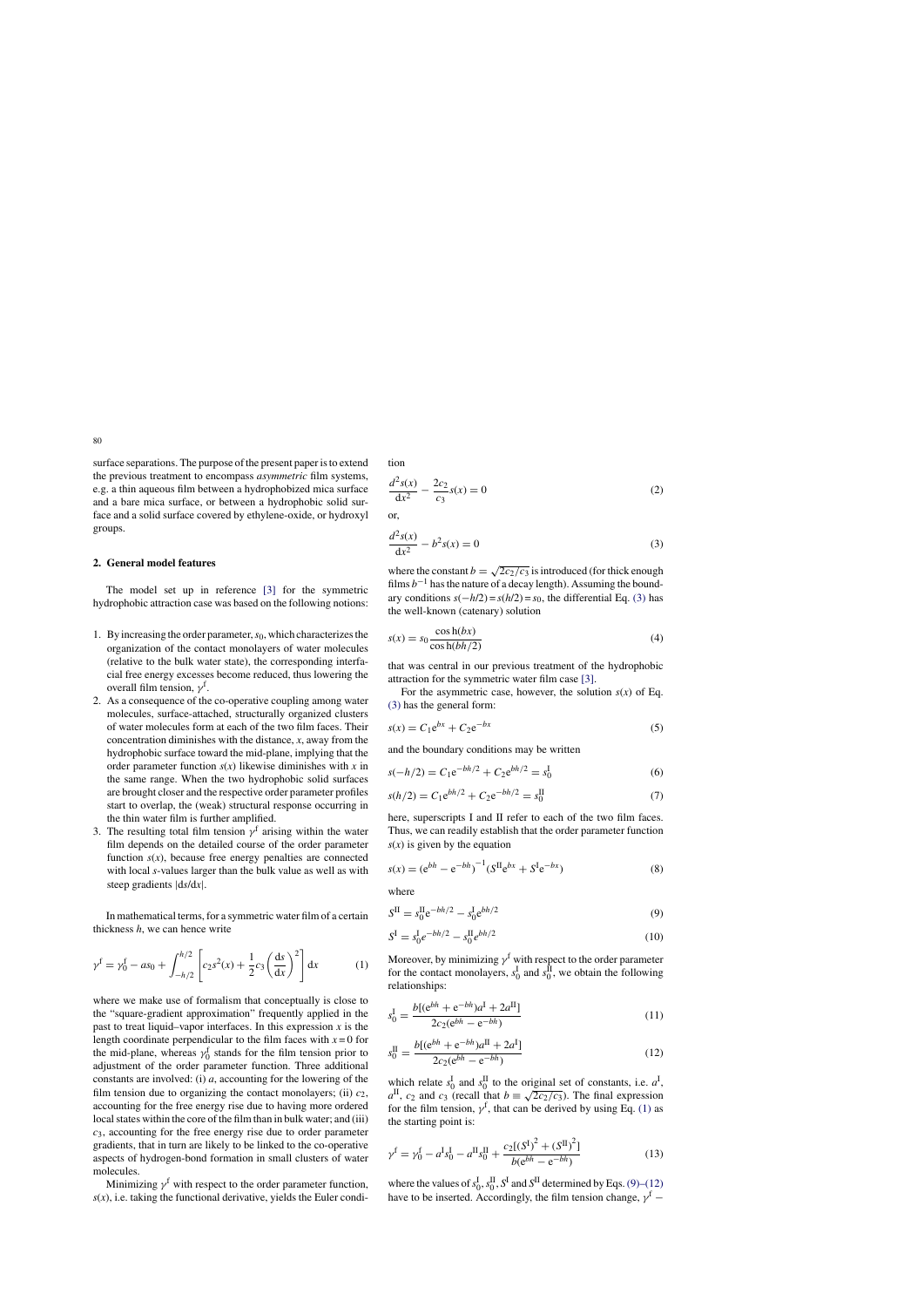$\gamma^f_{\infty}$  arising as a result of thinning of the film from  $h = \infty$  to some finite thickness *h*, where the film faces interact, becomes:

$$
\gamma^{f} - \gamma^{f}_{\infty} = -a^{I}s_{0}^{I} - a^{II}s_{0}^{II} + \frac{c_{2}[(S^{I})^{2} + (S^{II})^{2}]}{b(e^{bh} - e^{-bh})} + \frac{b}{4c_{2}}[(a^{I})^{2} + (a^{II})^{2}]
$$
\n(14)

For the symmetric case  $(a^I = a^{II} = a/2)$  this expression can be rewritten in the more lucid form

$$
\gamma^{\text{f}} - \gamma_{\infty}^{\text{f}} = -\left(\frac{B}{2\pi}\right) \left[\cot \frac{h(bh/2)}{2} - 1\right] \tag{15}
$$

where the constant *B* equals  $\pi a^2 / \sqrt{8c_2c_3}$ , demonstrating full consistency with our previous treatment [\[3\]. N](#page-4-0)ote that according to the Derjaguin approximation the surface force measured by means of a surface force apparatus equipped with cylindrically shaped surfaces is equal to  $2\pi(\gamma^f - \gamma^f_{\infty})$ .

For the asymmetric case that is primarily considered here, for which  $a^I = a/2$ ;  $a^{II} = 0$ , Eq. (14) can be written in a form analogous to Eq. (15), that is,

$$
\left(-\frac{F}{R}\right)^{\text{asym}} = -\left(\frac{B}{2}\right)[\cot h(bh) - 1] \tag{16}
$$

Comparing this expression with Eq. (15) we note that the surface force anticipated for the asymmetric film is reduced in two ways: (i) the proportionality constant is a factor of two less and (ii) the decay length,  $b^{-1/2}$ , is half of the decay length for the symmetrical case  $(b^{-1})$ . The latter observation appears more clearly by writing Eqs. (15) and (16) in approximate, exponential forms:

$$
\left(-\frac{F}{R}\right)^{\text{sym}} \cong 2B \exp(-bh) \tag{17}
$$

$$
\left(-\frac{F}{R}\right)^{\text{asym}} \cong B \exp(-2bh) \tag{18}
$$

valid for large thicknesses.

Generally, the interaction (or disjoining) pressure is obtained from Eq. (14) in accordance with the purely thermodynamic relation

$$
\left(\frac{\partial \gamma^f}{\partial h}\right)_{T, p, \text{ solute conc.}} = -\pi_D \tag{19}
$$

i.e., by differentiating the film tension function with respect to *h*. For the asymmetric film case  $(a^I = a/2; a^{II} = 0)$ , using Eq. (16) we can thus derive the expression:

$$
\pi_D^{\text{asym}} = -\left(\frac{Bb}{4\pi}\right) \sinh^{-2}(bh) \tag{20}
$$

The analogous expression for the symmetrical case is:

$$
\pi_D^{\text{sym}} = -\left(\frac{Bb}{2\pi}\right) \sinh^{-2}\left(\frac{bh}{2}\right) \tag{21}
$$

These expressions evidently imply that the interaction pressure  $\pi_D^{\text{asym}}$  is generally less than  $\pi_D^{\text{sym}}$  by more than a factor of two (in fact, according to the present theory by about a factor of ten for a 10 nm thick film).

#### **3. Comparison with experimental results**

The experiments for asymmetric aqueous films between hydrophobized and bare mica surfaces carried out by Claesson et al. [\[7\],](#page-4-0) were based on determining attractive interaction pressures and corresponding jump distances by employing a surface force apparatus using a set of cantilevers with different spring constants. In order to suppress an electrostatic attraction observed in the case of pure water, KBr was added to the bulk water phase. For 0.1 and 0.01 M KBr, the interaction pressure data indicated the presence of one and the same non-DLVO attraction pressure, supposedly of hydrophobic or electrostatic (correlation) origin.

In Fig. 1 the data points recorded by Claesson et al. [\[7\]](#page-4-0) for 0.1 and 0.01 M KBr solutions are marked. The full-drawn curve represents the  $\pi_D$ -function predicted on the basis of the theory presented in the previous section (Eq. (20)). The following values of the constants were inserted:  $a^I = 32.5$  mJ m<sup>-2</sup> (same as in [\[3\]](#page-4-0) for the symmetrical case);  $a^{II} = 0$  mJ m<sup>-2</sup>;  $c_2 = 0.35009 \times 10^9 \text{ J/m}^3$ ;  $c_3 = 1.74764 \times 10^7 \text{ J/m}$ . These latter  $c_2$ - and  $c_3$ -values were obtained earlier in reference [\[3\]](#page-4-0) by fitting to the surface force data of Claesson and Christenson [\[10\]](#page-4-0) for the symmetrical case of two hydrophobized mica surfaces submerged in water. It is seen that the agreement is satisfactory, except, perhaps, for small film thicknesses where one might contemplate to complement the linear *ansatz* for the interfacial response function,  $-a^{\text{II}}s_0^{\text{II}}$ , with a quadratic term (cf. reference [\[3\]\).](#page-4-0) Moreover, upon comparing with the corresponding  $\pi_D$ function for the symmetrical case, one notes that the attraction pressures for the asymmetrical case are significantly more than a factor of two less, as was pointed out by Claesson et. al. [\[7\].](#page-4-0)



Fig. 1. Experimental attractive interaction pressures determined by Claesson et al. (reference [\[7\]\) f](#page-4-0)or asymmetric aqueous films between a hydrophobized mica surface and a bare mica surface submerged in  $10^{-1}$  (stars) and  $10^{-2}$  M KBr (open circles). The full-drawn line represents the predicted interaction pressure  $\pi_D$  according to the present theory. The dashed line represents the interaction pressure between two (charge-free) hydrophobized mica surfaces in water.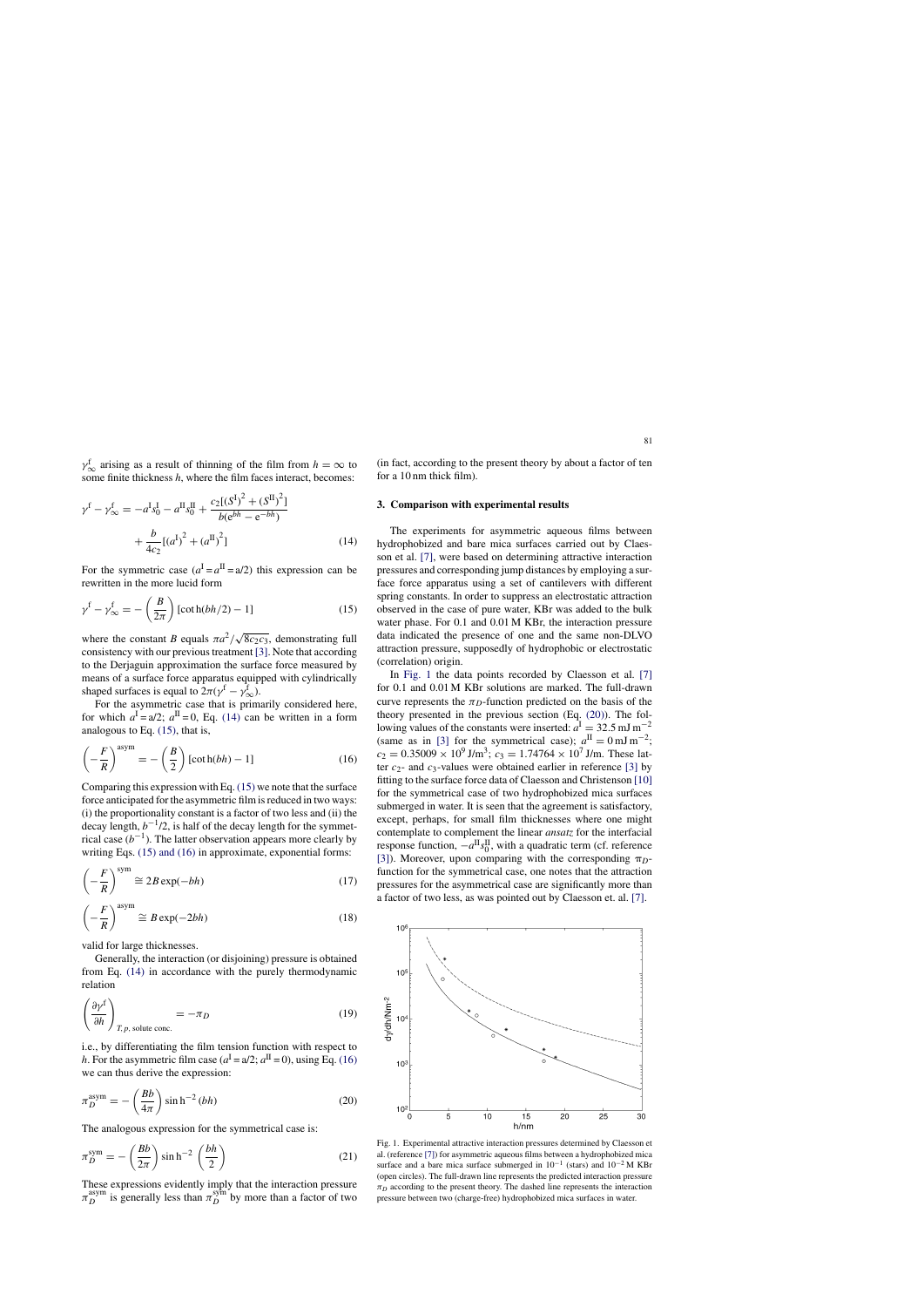

Fig. 2. The absolute value of the normalized surface force  $-2\pi(\gamma^f - \gamma_\infty^f)$  plotted vs. the film thickness, *h*, for the asymmetric (full-drawn line) and symmetric (dashed line) film cases discussed in the text.

In Fig. 2 the corresponding surface force functions are plotted in the form  $\log[-2\pi(\gamma^f - \gamma^f_{\infty})/m] m^{-2}$ . It is seen that the characteristic amplification observed for symmetric aqueous films between identical hydrophobic surfaces for small values of *h* is likewise present for an asymmetric aqueous film between hydrophobized mica/bare mica surfaces. Note, in addition, that the ratio of the slopes for large *h* approaches 2 (asym/sym) as discussed above. More recent experimental data due to Lin et al. [\[11\]](#page-4-0) for the symmetrical case of two hydrophobized mica surfaces are also marked, showing good agreement with the earlier results of Claesson and Christenson [\[10\]](#page-4-0) on which the parameter estimates in reference [\[3\]](#page-4-0) were based (dashed line).

## **4. The order parameter function s(x)**

From Eqs.  $(8)$ – $(12)$  we can derive the associated order parameter function  $s(x)$  for the asymmetrical film considered by inserting the values for the constants,  $a^I$ ,  $a^{II}$ ,  $c_2$  and  $c_3$  mentioned above. In Fig. 3a  $s(x)$ -functions are shown for two thicknesses,  $h = 7.5$  nm and  $h = 15$  nm, respectively. For comparison, the corresponding  $s(x)$ -functions characterizing the symmetrical case  $(a<sup>I</sup> = a<sup>II</sup> = 32.5 \text{ mJ m}^{-2})$  are also shown (Fig. 3b). Generally, the asymmetric film is less organized than the symmetrical one. In fact, it follows from the theory presented above that the order parameter value for the mid-plane of the asymmetric film is exactly half of the value for the mid-plane of the symmetric film. In particular, it is worth observing that even the contact water monolayer at the bare mica surface is affected structurally by having a hydrophobized mica surface nearby (without, however, giving rise to any significant energetic effect). Note, in addition, that the free energy gain for the contact monolayer(s) due to adjustment of the  $s(x)$ -function(s) always exceeds the free energy expenditures throughout the core of the film. We emphasize that the (free) energetic effects involved here are exceedingly minute, typically on the order  $5 \times 10^{-4}$  kT per water molecule to be compared with the hydrogen bond energy of 7 kT.



Fig. 3. The order parameter function  $s(x)$  for aqueous films of thicknesses  $h = 7.5$  nm and  $h = 15.0$  nm, respectively, between a hydrophobized mica surface and a bare mica surface (a) and for a symmetric aqueous film between two hydrophobized mica surfaces (b).

### **5. Concluding remarks**

The present study is founded on a straightforward extension of our previous water-structure-based theory of symmetric aqueous films between hydrophobized solid surfaces [\[3\].](#page-4-0) We have demonstrated that the experimental data of Claesson et al. [\[7\]](#page-4-0) on the attractive interaction pressure for thin films of 0.01–0.1 M KBr solution, sandwiched between hydrophobized mica/bare mica surfaces, can be accounted for by reference to this broadened theoretical framework.

Conversely, this study lends, of course, additional support to the claim that the hydrophobic attraction ultimately owes its long-rangeness to the co-operative properties of the hydrogen bond, which in turn give rise to (surface-attached) clusters and chains of water molecules of variable length.

An alternative *electrostatic* mechanism, irrespective of its closer nature, is virtually ruled out as the Debye length in 0.1 M KBr is merely 0.96 nm at  $25^{\circ}$ C. Furthermore, there were no experimental indications of any attractive bridging-air-bubble mechanism at the experimental investigations considered here.